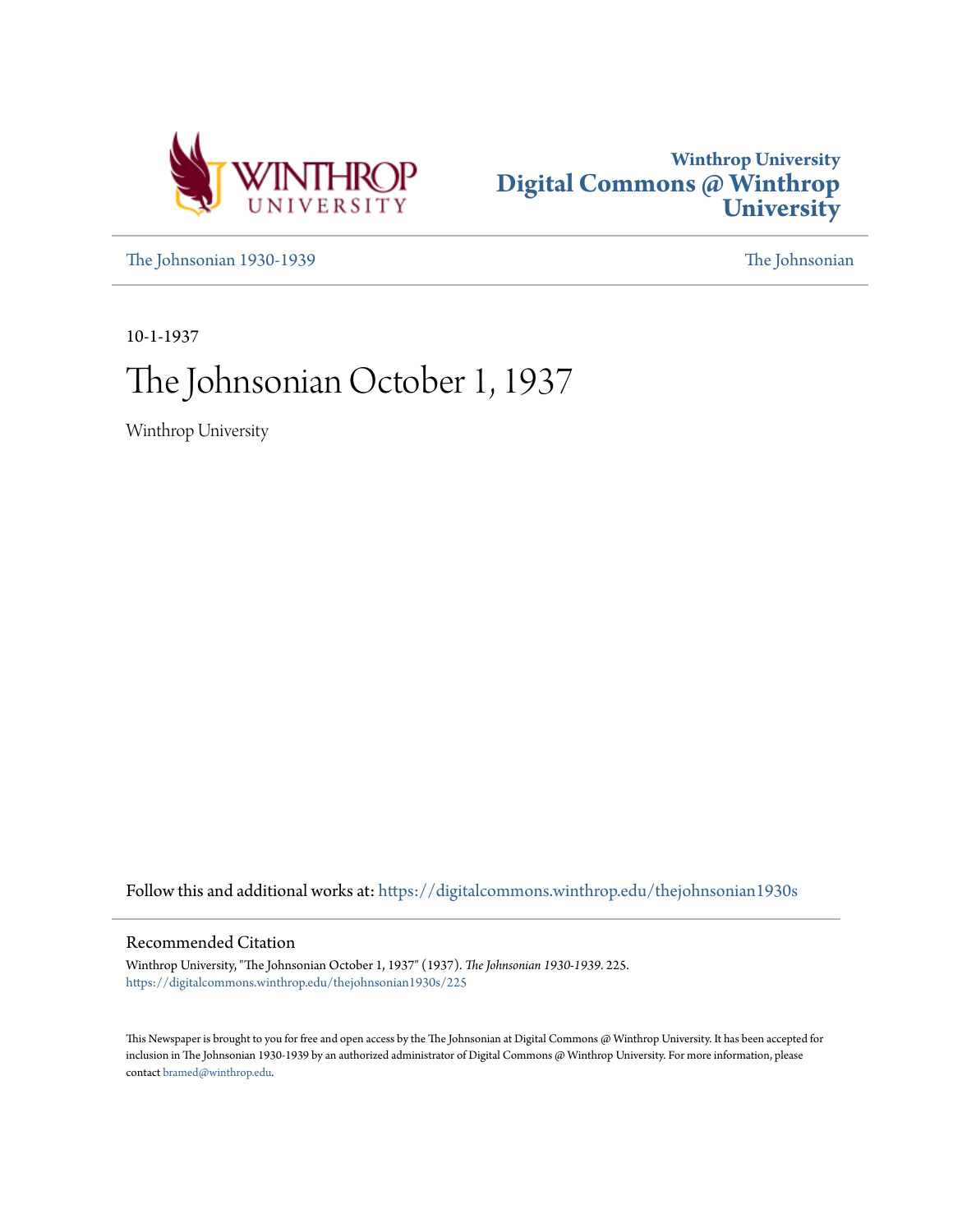**Jember of Associate Col**legiate Press, N. S. P. A. nd S. C. Press Association. Circulation: 2,400.



**PROCTORS ELECT** 

VOLUME 1a, NO. 3.



**SPORTS EXHIBITION** 

**Honored By College** 



SUBSCRIPTION, \$1.00 A YEAR

# **EZIO PINZA**



Because they have conciled in schedarn<br>hip, charecter, and general agreementity rails, the first show was the right to be called the "first five" among Windbreght 1,697 stollars.<br>In the studies that we want the thermal in

s funder class.<br>In the bottom row are, left, Louise Fant, junior, from Anderson and right, Dorothy Rogers, senior, from<br>Sway, awarded the Aulus Friedheim achoitarables for having the highest scholaric averages for the firs

**Achievements' Is and the state of the state of the state of the state of the state of the state of the state of the state of the state of the state of the state of the state of the state of the state of the state of the** 

Go To Hear **Relo** Pinza Wednesday Night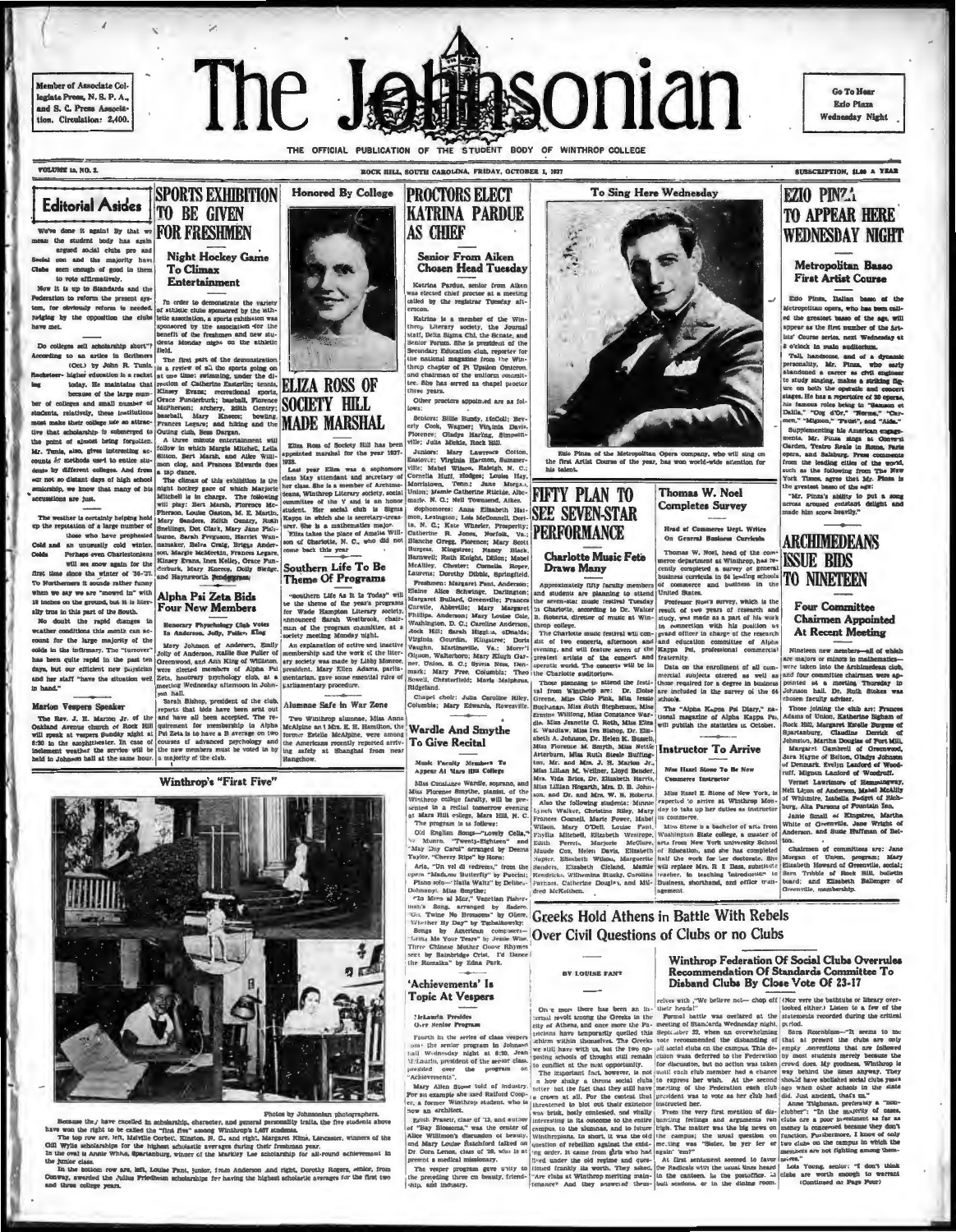## THE JOHNSONIAN

During School Year Except Holiday Porte fular Seation the Official Organ of the Student Body of Wint<br>College, The South Carolina College for Women ...31.00 Per Year<br>...31.50 Per Year tion Price (regular sension<br>tion Price, By Mall....... Advertising Rates on Application ed as second-class matter November 21, 1923, under the Act of Marci 3, 1979, at portoffice in Rock Hill, S. C. Rated First Among the College Newspapers of the South Carolina College  $\left( \frac{1}{2} \right)$ na Prem J or of Booth Car

**EDITORIAL COUNCIL** climbeth Kell **ITOR IN CHIEF**  $are$ **BORDINES MARAO**<br>HEWE EDITOR ...<br>**FRATURE EDITOR** et Altras Pau Laurie Donald<br>Imie MeMerid<br>Jeden EDITORIAL ASSISTAN **TY EDITOR** 

McMondie<br>
Marriet Morgan,<br>
uncy Beaty, Alya<br>
terring, Mart<br>
forward With Winnia Davis, Rosa Lu Hucks, Elizabeth Byrd, Tribis, Virginia Davis, Rosa Lu Hucks, Elizabeth Byrd, Politic Philip Bar, Frances Burnette, Annie Laurie Sturkey, N<br>1982, Elizabeth Ballenger, Charlotte Wheeler, Virgins a

**ULATION MANAGER** OCIATES: Louise Gaston, Alice Willimon. Barah Shine, Mary Ga<br>Martha Gaston, Martha Jo Jones, Jean Phifer, Nancy Black, Louise B

**FRIDAY, OCTOBER 1, 1987** 

threp campus. Will you him an wants to merit a rep a la con thy call our<br>tals of rand

### DISCOVERED: WINTHROP HAS SOCIAL LAG!

A comparison of the Winthrop student social life with that of the average American college girl as determined by a recent survey made by the National Student Federation of America shows plainly that our rules are far behind the times. In fact about the only Winthrop regulation which tallies with that of more liberal schools is the one which leaves the matter of three square meals a day to the judgment of the individual girl.

Just what are the "do's and don'ts" of the average colle girl? What are the social regulations which the majority of girls' schools require? Briefly, it is taken for granted that she may dance at school and away from it. Of course she smokes, but (and here Winthrop scores No. 2) alcoholic beverages are strictly for

hidden.<br>The dormitory life is as much like that of her own home as<br>possible. There is the radio in her room, but during quiet hour its<br>volume must not carry beyond the room.<br>There is also unrestricted use of lights. Most 12 P.M.

As for the matter of dates, freedom and individual responsi-As for the matter of dates, freedom and individual responsibility are the legendes here. She may have as many mgagements as she wishes, but they must be recorded on a card system in her domisory office. The places where s

reaction of a chance to park makes the Winthrop girl laugh.) With the permission of a chance to park makes the Winthrop girl laugh.) With senior year may ride in care and during her and the number of twelends and the numb

cessary?

uly the present conditions do not insure a happy Obvi normal, nor inspiring life for any girl, for fundamentally they pre-<br>vent the doing of natural, normal activities. All our lives we have

vant lie doing of natural, normal activities. All our lives we have comparatively unreatricted in our social activities. With our parents' parameter and involved ge we have algorithm and involved in its model it it suited first time.

first time. Here enforced, We don't dance, we don't smoke, we have what<br>here is a couple food-se some sets put it remains a charge of the control of the sets in the set of the sets of the sets of the sets of the sets of t

We don't fuse so very much, we do like Winthrop, and we do an<br>anarge to have a fairly good time; but when we read a report like is<br>a report of a summary of have a fairly good time; but when we read a report in<br>the more pl

or counter at the ball of the Micharophan<br>disk care the ball of the ball of the ball of the ball of the state<br>disk are performed. That figure defi-<br>hitle grave the "shawer" Bone hang their<br>to the "shawers" Bone hang their<br> In reveal against the examing over.<br>In it because of a total lack of association and cooperation be-<br>tween the board of trustees and the students? Is is the failure<br>of the students to cooperate with the administration? Is the students on we remain with the annumistration? Is it because the students don't care enough to fight for change? Perhaps it is, no use after numerous attempts we've lamely decided that "it's no use after  $x\mathbb{R}$ ."

or use after all."<br>Whatever the reason, the cause back of it ahould be erased. Total may bracke a time with the stress of the summer behavior of a control party in the standard state of the stress of the stress of the stre

SPORTS VARY COLLEGE LIFE Monday an Athletic as sored display of all types sociation-spor noncary an Attacher Winthrop students in club form will for a

THE JOHNSONIAN

time turn our minist from the intellectual to the physical.<br>It is necessary, in order to build a well-rounded life at college, that we include athletics. In times past, participation in college sports has meant spending a great deal of time and energy on a imited number of activities.

Innice number of activities.<br>
Now it is different. Perhaps you have only a few half-hours a<br>
week to give to sports and don't want anything very strenuous. "September in the Rain." On discover-<br>
The Athletic association o

great deal of skill to enjoy them.<br>
There are many other spectromagneous degrees of skill, one<br>
gry, and time, But the important thing is that there are athetic activities for every type stodent. And every dust<br>
shield af ents on grounds of common interest.

You may not be used to it: it may require effort at first; but<br>To may not be used to it: it may require effort at first; but<br>the benefits to be derived from participation in the sports are well

The benefits to be derived from participation in the sports are well  $\frac{\text{length}}{2}$ .<br>
worth the time and effect consumed.<br>
where the main of the sports are well  $\frac{\text{length}}{2}$ .<br>
What do you do with your Old HoSSP?<br>
What do yo



- wise - - -<br>"To retire."

**Rosanne Guess, Club** Initiate, Writes **Love Dissertation** 

ang ... senior from An<br>in chief The Winthrop unthrop Jour.<br>17 Edward

and the edges, the coolies, I mean. Olalowsers are the coolies, and the edges of the curvation were plain. A terminology set and the performance in the performance of the set of the cooline of the cooline of the cooline o

Love is a disease. It comer and

tlep.<br>They've cut the heat on in our dorm-<br>tory-but I'd just as soon hear my<br>ceth rattle as to amell this funny<br>troms or odor or something.<br>Mother, when was Daddy's pay-day?<br>Lots of lore, **Bally** 

Leve is a disease. It contracts of the state of the state points and some two two models are the contract of form can be peak as the peak of the state and years and years and years and years and years and years of the sta fairs which usually end in mar-<br>ringe.<br>Love known no bounds. It strikes the male and the skinny, the bow-legged and<br>the famale, the maniple-<br>the incoming the formal strike and the incoming the

ed and the false-to dumb but not the smart.<br>Love-Ask a Winthrop girl!

## **Blue Tooth Brush Epidemic Found Raging in Campus**

Astounding Facts and Statistics Revealed By Inquiring into College Dental Habits



Morphrus until that first class. The roommate of mine-extremely talks-

tive individual-and, underturately added<br>at a string of a discussion of a string of a discussion of the string of<br>and string of the string of the string of the string of<br>and string of the string of the string of the basic

tive individual-and, unfortur

Alier's mother sem her some cur- Yound or balloma on green gloss. Said for<br>sing that for the room equr- Yound or balloma on green gloss, whether Tra see from poting whether the sole of When see<br>the value of the sole of th



Goodyear center Supertwist cord.<br>Handsome sidew as low as \$640

Rock Hill Body Company



**MAXWELL BROS. & MOORE** 



Our campus this weekend has been dotted with those unmistakable<br>pots-namely the hald craniums of the shorn lanks of our fellow school, On, Carl you send a few nice, dignified, and experienced suphemores once.<br>On, Carl you

I didn't know what they were laughing at the other morning at tweathet, but I laughted, too, heartify, and then I fooked down and as **w** I had put on my hip here aint to were my pajama bottoms and had forgotten to omit th

Now maybe you'd like a joke or two, to start the month of October off fight--or are you dating a coupla Citadel boys tonight?

If a follow tries to him a weenan and gots away with it he's a man; if<br>tries and doesn't get away with it, he's a brute; if he doesn't key, but vesaled intervent with it in freed, in's a coward; but if he fitted intervent

And that re nda me-I read som girl for a kiss, hecause she feels as if she has to my no, but just go on and<br>ke it! Now I'm not advocating any such brute force, out--

Prom all I've heard, you can lead an S. E. A. man to water, but why  $-$  CM  $1h$ nt him.

In the memoirs of my past I dug up this little bit of Dorothy Dixian pohy. Maybe this is just what you need to revive your epirits after not ghat that dance bid?

Have you ever boen bloo?<br>Have you ever been true<br>To someone who was not true to you?<br>Then don't be blue!

What's he to you?! class to doll

Now don't think i'm down on men, but it's so exasperating if he's the kind<br>to thinks so much about you that he forgets to send anything but his love!

To the 1,450 or more of you out there, someone has summed up in 18 lines<br>which men to look for and which to aveid. If, or not, you've in love, read

**Advice for Oirls** 

- 
- Keep away from track men-<br>They are unmutally fast.<br>Never moke dates with biol
- 
- 
- 
- 
- 
- 
- 
- 
- Never make dates with bisology students with the<br>ology students with bisology students of the function of the studients<br>of the studients of the studients of the studients of<br>the studients and the studients of the terminal rs talk shout

They enjoy blowing their own horns

ut I say to you in just four Hoes:

I've come to o That to love is not alvays the best-<br>Each man has his own illusions,<br>But-each man is just like the rest!



J. C. PENNEY CO.

## To The Faculty and Attaches--

Since the establish Since the establishment of this hank, nearly a quarter<br>of a century ago, its policy has been "no favorites." Due<br>of a century grap, it is policy, this institution has grown in favoritism,<br>and insofar as Winthrop faculty m ent of this hank, nearly a qu

This bank is a member of the Federal Reserve System, American Bankers Association, South Carolina Bankers Association, Elok Hill Association, Financial Advertisers Association, Elok Hill the Federal Deposite the Pederal D

Anytime those connected with the Great Winthrop desire to consult us about their financial affairs, we want them not to hesitate.

**PEOPLES NATIONAL BANK** ROCK HILL, S. C.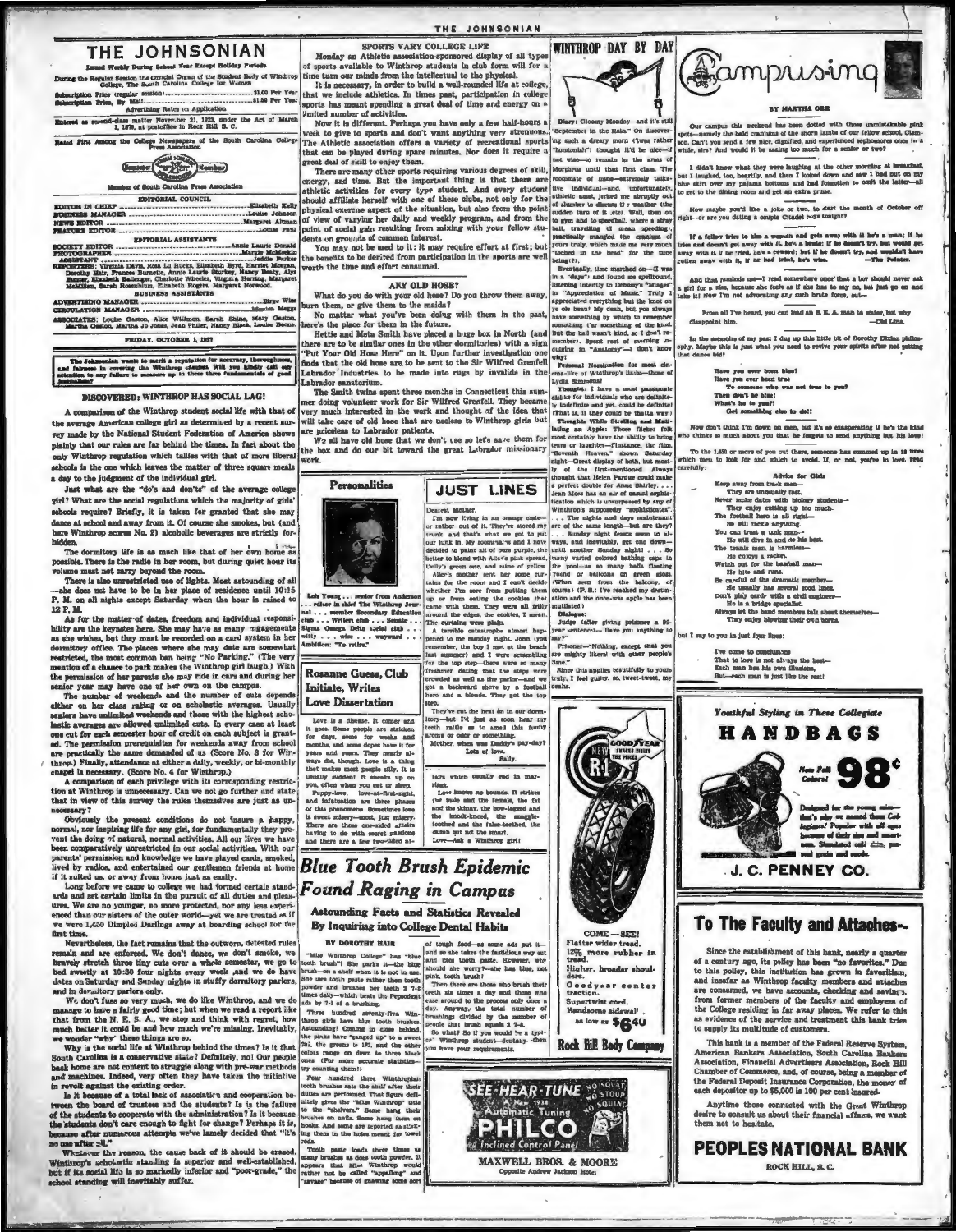